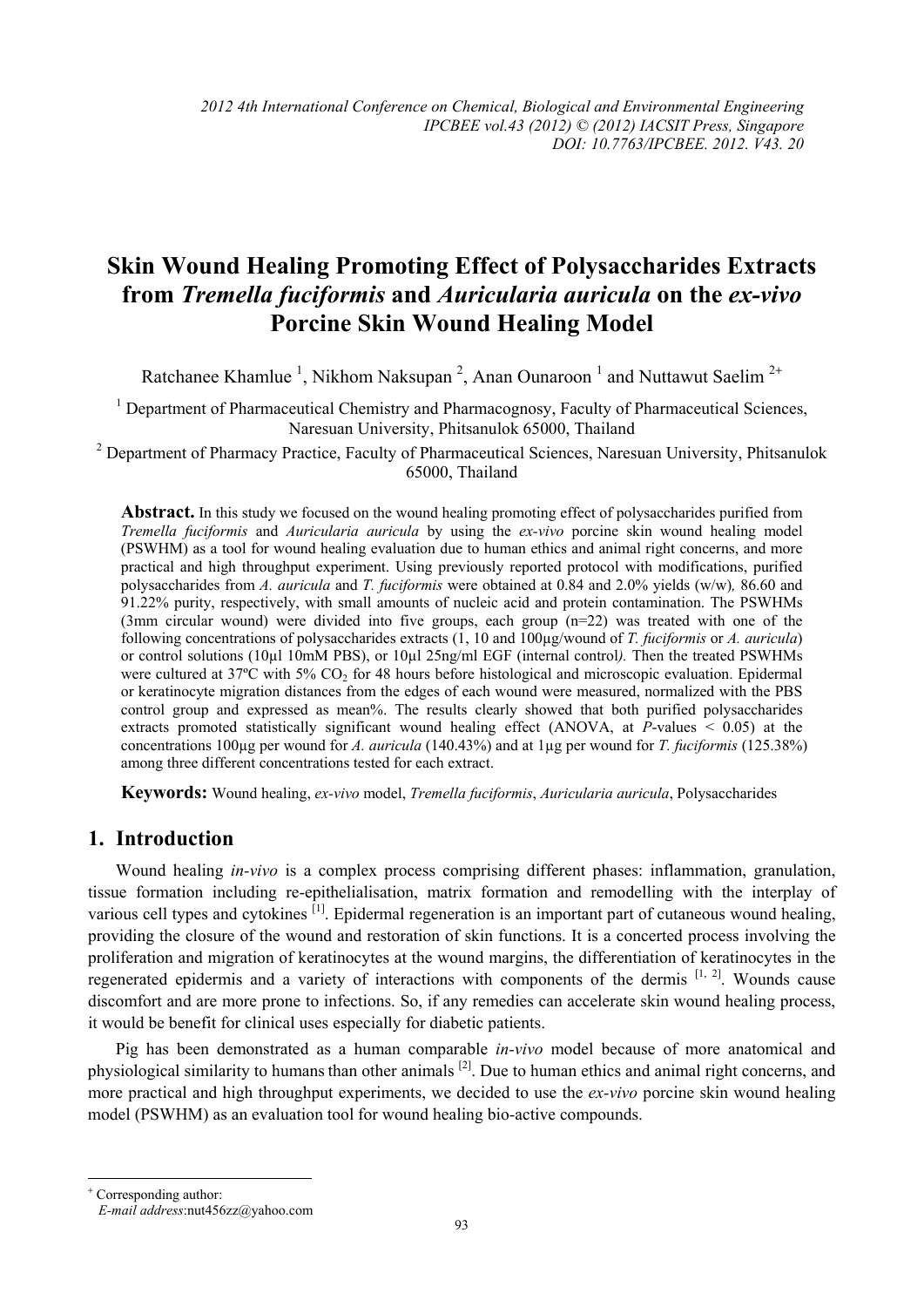*Auricularia auricula* (wood ear, Jews ear, jelly ear fungus, Auriculariaceae) is an edible black–brown mushroom with high content of carbohydrates (approximately 63% of dried fruit bodies), proteins and minerals (Ca, P, and Fe). The main monosaccharide composition of *A. auricula* polysaccharides is glucose (72%), mannose (8%), xylose (10%) and fucose (10%) <sup>[3]</sup>. The backbone chain of the polysaccharides is (1→3) β-D-glucans. In recent decades, *A. auricula* polysaccharide was found to have potential biological activities such as antioxidant  $[4]$ , hypoglycemic, hypolipidemic, anti-inflammatory  $[3]$ , anticoagulant activities  $[5]$ , etc.

*Tremella fuciformis* (silver ear fungus, white jelly fungus, Tremellaceae) has been appreciated as an edible mushroom. The chemical structure of the polysaccharides consists of a linear backbone of (1→3)  $\alpha$ -Dmannan with the side chains composed of glucuronic acid, xylose and fucose. The ratio of mannose, fucose, xylose, and glucuronic acid is 9:1:4:3 that makes glucoronic acid accounted for 17.6% of total polysaccharides [6, 7]. *T. fuciformis* polysaccharides also has been studied for its medicinal purposes such as anti-oxidant <sup>[6]</sup>, hypoglycemic, memory improvement, suppressing fat accumulation, lowering plasma cholesterol, etc.

There are many pharmacological studies using both *in-vitro* and *in-vivo* models of polysaccharides isolated from fungi, but only several studies focused on the wound healing promoting effect of the fungal polysaccharides. Bae *et al*. (2005) demonstrated that polysaccharides isolated from *Phellinus gilvus* enhance dermal wound healing in streptozotocin-induced diabetic [8] and normal rats [9]. Kwon *et al*. (2009) also reported the positive effects of *Sparassis crispa* on wound healing in streptozotocin-induced diabetic rats [10]. Gao *et al*. (2004) reported that *Ganoderma lucidum* polysaccharide fractions accelerated healing of acetic acid-induced ulcers in rats <sup>[11]</sup>. In this study we focused on the wound healing promoting effect of polysaccharides purified from *T. fuciformis* and *A. auricula* by using PSWHM.

## **2. Materials and Methods**

#### **2.1. Polysaccharides Extraction and Purification**

The polysaccharides of *T. fuciformis* and *A. auricula* were isolated by the method suggested by Yoon *et al*. (2003) with some modifications until purified polysaccharides obtained. Briefly, *A. auricula and T. fuciformis* were initially dried at 70ºC and ground using mortar. Dried powders were suspended and refluxed in methanol. The pellets were collected, suspended and refluxed in sterile water. Clear supernatants were collected after low speed centrifugation. The polysaccharides in the concentrated supernatant were precipitated with absolute ethanol, subsequently re-suspended in sterile water, and dialyzed by using 10kDa cut off membrane. The purified solutions were finally lyophilized <sup>[5]</sup>. Protein contamination in polysaccharides extracts were analyzed by bicinchoninic acid (BCA) protein assay and SDS-PAGE. Nucleic acid contamination was measured by UV absorbance at 260nm. The content of polysaccharides in the extracts was determined by Phenol-Sulfuric acid method [12].

## **2.2. Wound Healing Efficacy of** *A. auricula* **and** *T. fuciformis* **Polysaccharides on PSWHM**

Porcine ears were obtained from a local slaughterhouse, were washed and disinfected with PBS and 70% ethanol. Biopsy punch (diameter 6mm) was used to obtain circular porcine skins from the areas between the ridges of the ear. Subsequently, small circular wound (diameter 3mm) was generated on each excised skins by removing epidermis and upper dermis from the center using 3mm biopsy punch under sterile condition. The PSWHMs were divided into five groups for each purified mushroom polysaccharides extract, each group ( $n=22$ ) was treated with 10 $\mu$ l of one of the following extracts or control solutions; 0.1, 1 and 10mg/ml *A. auricula* or *T. fuciformis* polysaccharides extracts, 10mM PBS (as control), or 25ng/ml EGF (as an internal control). The wound healing models were then incubated with  $5\%$  CO<sub>2</sub> at  $37^{\circ}$ C for 48 hours. After incubation, all wound models were collected, snap-frozen, and stored at -80ºC. The wounds were cryosectioned at 8µm thick (until the middle of the wound was reached). Next, the sections were stained with hematoxylin/eosin by standard method. Afterwards, all sections were histologically evaluated by microscopy. Epidermal or keratinocyte migration distances from the edges of each wound were measured. The migration was normalized with the PBS control group and expressed as mean%  $\pm$ SE. Statistical analysis was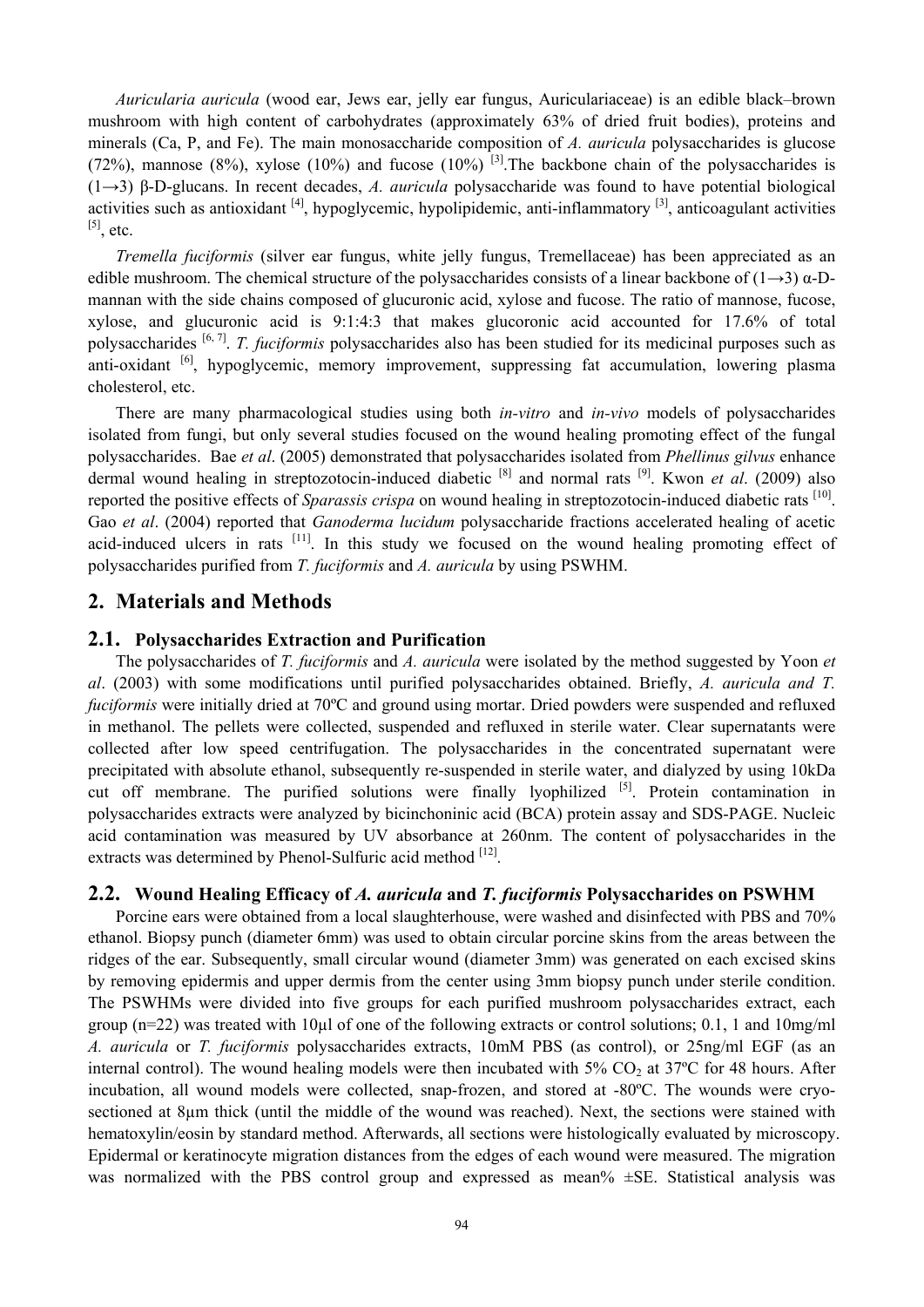performed using One-way analysis of variance (ANOVA) followed by Tukey's multiple range test, P-values  $\leq$  0.05 are considered to be statistically significant. Analysis was done with SPSS 16.0.

## 3. Results and Discussion

## 3.1. Polysaccharides Extraction and Purification

| <b>Characteristics</b>                                  | A. auricula  | T. fuciformis |
|---------------------------------------------------------|--------------|---------------|
| $\Lambda$ mp $\Lambda$ $\Lambda$ mp $\Lambda$ $\Lambda$ | $Wkin$ $mon$ | $Wkin$ $mana$ |

Table 1: Characteristics of the purified polysaccharides extracts from A. auricula and T. fuciformis

| Characteristics               | A. auricula  | <i>T. fuciformis</i> |
|-------------------------------|--------------|----------------------|
| Appearance                    | White sponge | White sponge         |
| $\%$ yield (w/w, dry weight)  | 0.84%        | $2.0\%$              |
| Protein contamination         |              |                      |
| - BCA protein assay           | 1.98%        | $3.02\%$             |
| - SDS-PAGE                    | $< 0.25\%$   | $< 0.25\%$           |
| Nucleic acid contamination    | $0.79\%$     | $3.02\%$             |
| Polysaccharides determination | 86.60%       | 91.22%               |

By using the protocol mentioned above, the purified polysaccharides white sponge-like powders from  $A$ . auricula and T. fuciformis were obtained with the yields 0.84 and 2.0%, respectively (Table 1). The polysaccharides content in purified extracts of A. auricula was 86.60% and in T. fuciformis extract was 91.22%. The protein contamination in both polysaccharides extracts was less than 0.25% by SDS-PAGE analysis. Notably, using BCA protein analysis method resulted in a higher amount of protein content. The reducing ability of some polysaccharides in the purified extracts may cause this interference. The nucleic acid contamination was 0.79% in purified extracts of A. auricula and 3.02% in T. fuciformis extracts.

## 3.2. Wound Healing Efficacy of A. Auricula and T. fuciformis Polysaccharides Extracts on **PSWH**

Control group



Polysaccharides from A. auricula extract (Treatment groups)



Polysaccharides from T. fuciformis extract (Treatment groups)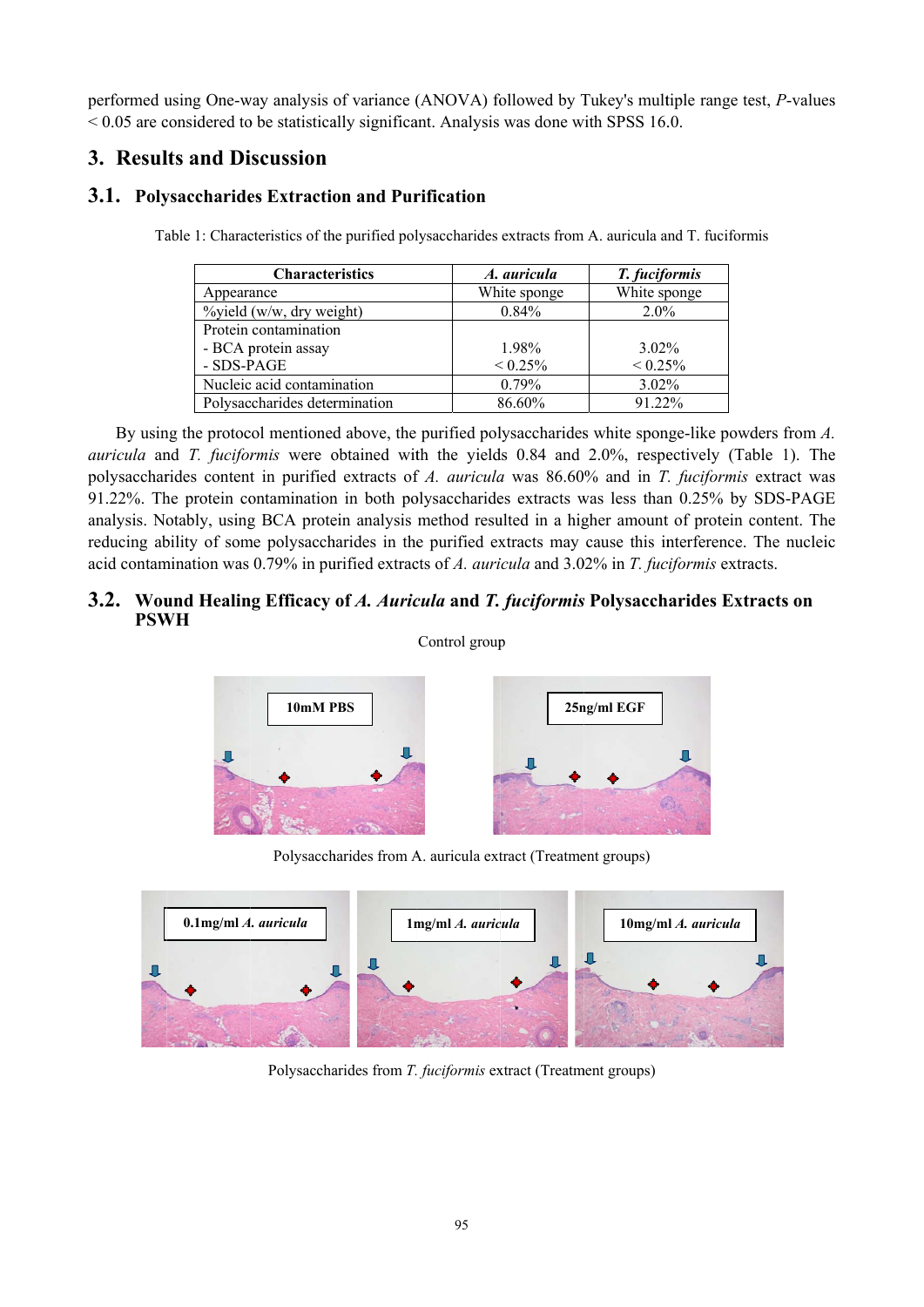

Fig. 1: Histology of PSWHMs (hematoxylin&eosin, 4X). Effect of three different doses (0.1, 1 and 10 mg/ml, 10µl per wound) of *A. auricula* and *T. fuciformis* purified polysaccharides extracts on epidermal layer migration of PSWHM after 48 hours exposure. 10mM PBS was used as control and 25ng/ml EGF was used as positive internal control. Arrows indicate the edges of the wounds, and stars mark the tip of epidermal layer migration.

Arrows indicate the edges of the wounds, and stars mark the tip of epidermal layer migration.<br>Histological study in Fig. 1, all wounds treated in control and various treatment groups were sound, with no sign of apoptosis, necrosis or bacterial contamination indicating the validity of PSWHM model and no toxicity of the purified extracts at tested concentrations. Morphology of wound margins, epidermis and dermis layers were normal. The fibroblast cells set firmly and normal. Keratinocyte or epidermal layer migration in each side of the wound was measured from the edge of the wound (shown as arrow) to the migration tip (shown as star). The efficacy of wound healing promoting effect of A. auricula and T. *fuciformis* purified polysaccharides extracts was expressed as normalized epidermal migration (%means ± SE) against PBS control group (Fig. 2 and 3). hod<br>d<br>er



Fig. 2: Histograms and ANOVA analysis. Effect of three different doses (0.1, 1 and 10 mg/ml, 10µl per wound) of A. *auricula* purified polysaccharides extracts (AA) on epidermal layer migration of PSWHM after 48 hours exposure. 10mM PBS was used as control and 25ng/ml EGF was used as positive internal control. Values shown on histograms represent the normalized %means  $\pm$  SE. (n=22;  $* P \le 0.05$ ).



Fig. 3: Histograms and ANOVA analysis. Effect of three different doses (0.1, 1 and 10 mg/ml, 10µl per wound) of *T*. fuciformis purified polysaccharides extracts (TF) on epidermal layer migration of PSWHM after 48 hours exposure. 10mM PBS was used as control and 25ng/ml EGF was used as positive internal control. Values shown on histograms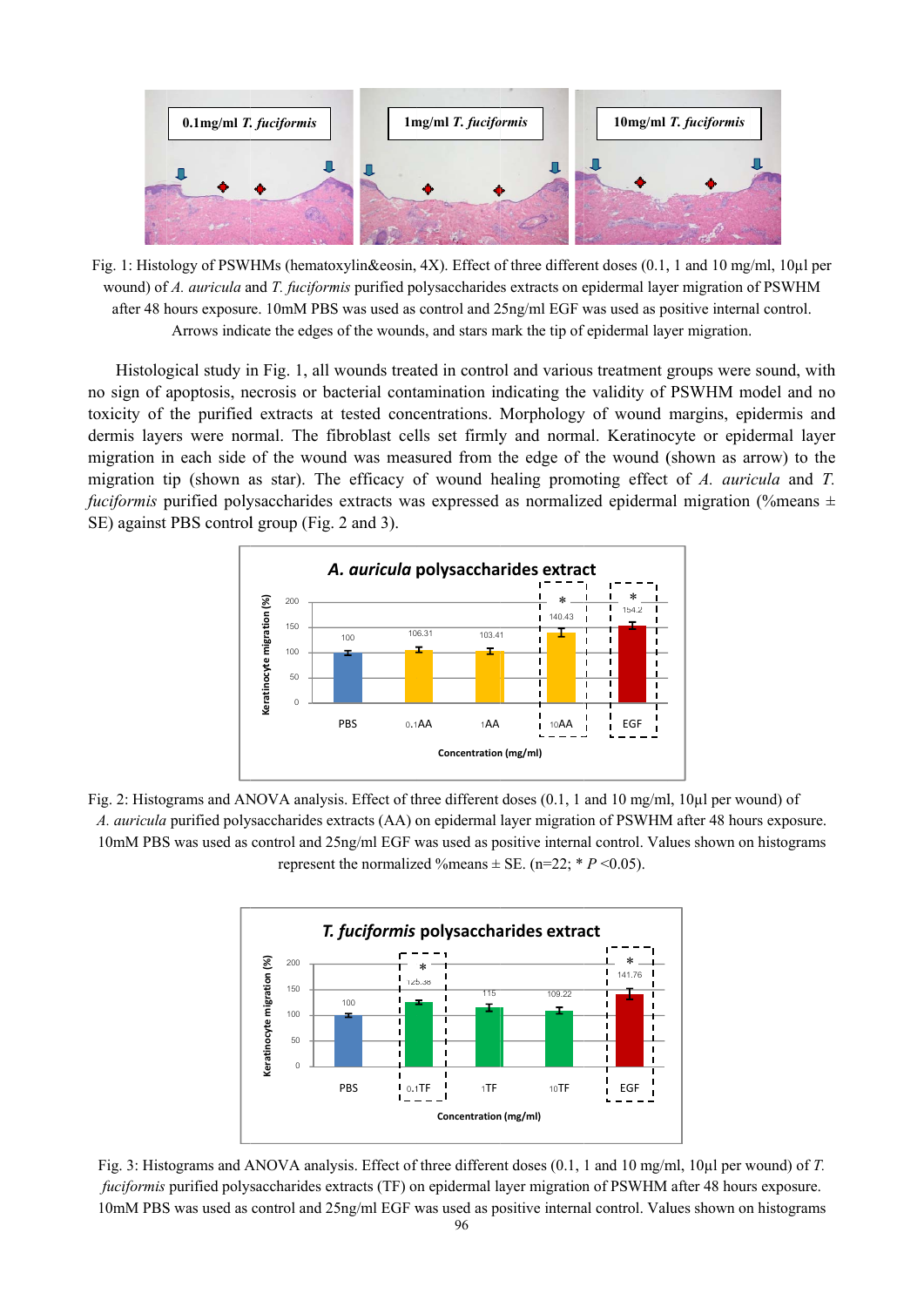The results in Fig. 1 and ANOVA analysis in Fig. 2, showed that only the wounds treated with 10µl of 10mg/ml of polysaccharides extract from *A. auricula* (10AA group) presented the highest and significant efficacy among the three concentrations of the extract. The results indicated that the purified polysaccharides extract from *A. auricula* could increase epidermal migration up to 40% when compared to 10mM PBS (140.43%, n=22,  $P \le 0.05$ ) comparable to the wounds treated with 10 $\mu$ l of 25ng/ml EGF (154.20%, n=22), which was used as a positive internal control.

Fig. 1 and ANOVA analysis in Fig. 3, the wounds treated with 10µl of 0.1mg/ml of polysaccharides extract from *T. fuciformis* (0.1TF group) showed the highest and significant efficacy among three concentrations of the extract. The result demonstrated that the purified polysaccharides extract from *T. fuciformis* could increase epidermal migration up to 25% when compared to 10mM PBS (125.38%, n=22, *P*  $\leq$ 0.05) whereas the wounds treated with 10 $\mu$ l of 25ng/ml EGF, which was used as a positive internal control, could increase the effect up to 42% (141.76%, n=22). Interestingly, the epidermal migration efficacy of purified extract of *T. fuciformis* in lowest concentration group was higher than the other two more concentrated groups. One possible explanation is that the purified extract might contain certain substances or other different polysaccharides that could neutralize wound healing effect, but not cause significant harm to the wound since at higher concentrations of the purified extracts still had some activity (15% and 9%).

#### **4. Conclusion**

PSWHM, the *ex-vivo* wound healing model developed in our laboratory, used in this study, demonstrated satisfactory results for wound healing bioactive compound screening. The method for polysaccharides purification from *A. auricula* and *T. fuciformis* was developed successfully. The purified polysaccharide extracts from *A. auricula* and *T. fuciformis* were approximately achieved at the yields of 0.84 and 2.0% w/w of raw dried mushrooms, and with the purity of polysaccharides at 86.60 and 91.22% respectively with small amount of nucleic acid and protein contamination. Both purified polysaccharides extracts showed statistically significant promotion of wound healing effect at 100µg per wound (10µl of 10mg/ml) for *A*. *auricula* and at 1µg per wound (10µl of 0.1mg/ml) for *T. fuciformis* among three different concentrations (1, 10, 100µg per wound) tested in each extract. These inconsistent results may due to the different amounts and types of polysaccharides in both extracts (glucans and mannans, side chains, monosaccharide composition) and may also due to other ingredients or different polysaccharides that may contain negative wound healing property. Therefore, further in-depth investigation for their quantity and quality of polysaccharides and their clinical use is necessary.

#### **5. Acknowledgements**

Financial support from the Center of Excellence for Innovation in Chemistry (PERCH-CIC), Commission on Higher Education, Ministry of Education is gratefully acknowledged.

Faculty of Pharmaceutical sciences, Naresuan University and Center of Excellence in Medical Biotechnology (CEMB)

#### **References**

- [1] Keast D., Orsted H., and Forest LL. The basic principles of wound healing. Wound Care Canada. 1998, **44**(8): 24- 31.
- [2] Sullivan TP., Eaglstein WH., Davis SC., *et al*. The pig as a model for human wound healing. Wound Repair Regen. 2001, **9**(2):66-76.
- [3] Ukai S., Kiho T., Hara C., *et al*. Polysaccharides in fungi. XIV. Anti-inflammatory effect of the polysaccharides from the fruit bodies of several fungi. Pharmacobiodyn. 1983, **6**(12): 983-990.
- [4] Misaki A., Kakuta M., Sasaki T., *et al*. Studies on interrelation of structure and antitumor effects of polysaccharides: Antitumor action of periodate-modified, branched (1,3)-beta-D-glucan of *Auricularia auricula*-judae, and other polysaccharides containing (1,3)-glycosidic linkages. Carbohydrate Research. 1981, **92**: 115–129.